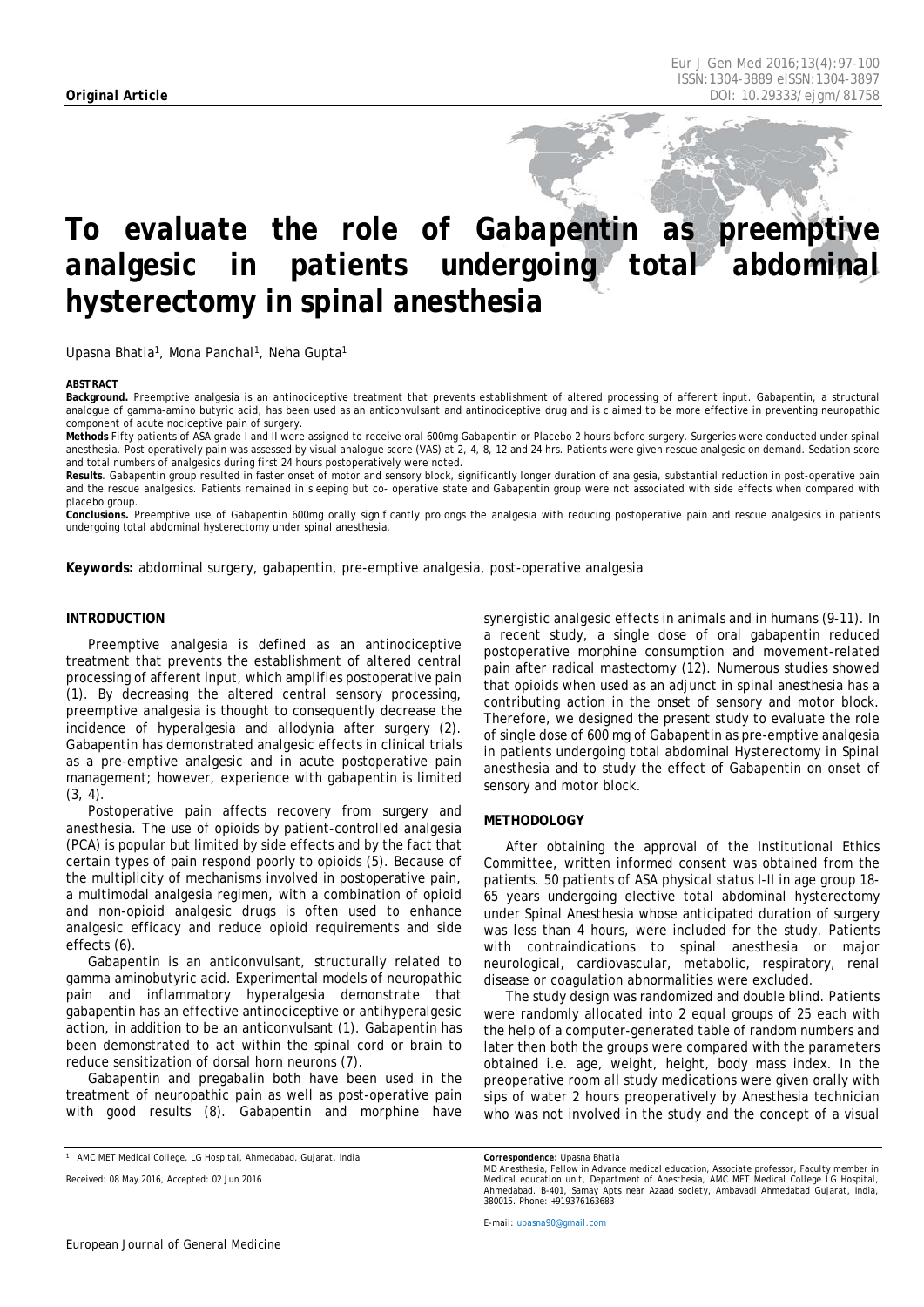## **Table 1:** *Visual Analogue Score*

| Score   | Criteria             |
|---------|----------------------|
|         | No pain              |
| 1.2.3   | Mild pain            |
| 4, 5, 6 | Moderate pain        |
| 7,8,9   | Severe pain          |
| 10      | Worst imagining pain |

### **Table 2:** *Ramsay sedation Score*

| Score | Description                                       |
|-------|---------------------------------------------------|
|       | Awake and anxious                                 |
|       | Awake and calm                                    |
|       | Awake and co- operative                           |
|       | Sleeping but co- operative                        |
|       | Deep sedation, but quick reaction to pain stimuli |
|       | Deep sedation, but slow reaction to pain stimuli  |
|       | Deep sedation, but no reaction to painful stimuli |

### **Table 3:** *Bromage Scale*

| Score | Description                                                             |
|-------|-------------------------------------------------------------------------|
|       | Complete block (unable to move feet / knees)                            |
|       | Almost Complete block (able to move feet only)                          |
|       | Partial block (just able to move knees)                                 |
|       | Detectable weakness of hip flexion while supine (full flexion of knees) |
|       | No detectable weakness of hip flexion while supine                      |
|       | Able to perform partial knee bend                                       |

analog scale (VAS) (Table 1) was introduced. Patients in study Group received tablet Gabapentin 600mg, whereas in placebo group patients received matching placebo tablet.

In the operating room, a crystalloid infusion was started through an IV cannula. Mean arterial blood pressure, heart rate  $(HR)$ , and peripheral oxygen saturation  $(SpO<sub>2</sub>)$  were monitored and Ramsay sedation score (Table 2) was noted no other premedication was given.

All patients were preloaded with 15 ml.kg-1 of lactated Ringers' solution and spinal anesthesia was given at interspace L2-L3 or L3-L4 in left lateral position with 3.5 ml of hyper baric solution of 0.5 % bupivacaine. After confirmation of the successful blockade, sedation score was noted.

When the patient was placed in the supine position, the level of sensory block was assessed and recorded as loss of sensation to pin prick, checking in a caudal to cephalic direction. Mean time for sensory blockade onset, to achieve  $T_{10}$ and  $T<sub>6</sub>$  level was noted. Motor block was recorded according to the Bromage scale (Table 3).

In post-operative period pain assessment was carried out by VAS (Table 1) and duration of motor block was assessed by Bromage scale. Intramuscular diclofenac (75 mg) was given in the gluteal region as a rescue analgesic on demand and at that time, VAS score was recorded. Duration of effective analgesia was measured as time from the time to shift after completion of surgery as 1st request for analgesic either in the recovery room or in ward. Patient was kept under observation or a total period of 24 hours to observe for the total number of doses of analgesic required and any side-effects.

## **Statistical Analysis**

Sample size was decided in consultation with statistician. Twenty-five was the smallest number in each group, where any results could be statistically significant hence this number was selected. Two sample paired T-Test was used to find out significance between two samples. Data was reported as mean±SD. A *P*-value of < 0.05 was considered statistically significant.

# **RESULTS**

Both the groups were comparable with respect to age, gender, weight, height, body mass index (Table 4), ASA status, type of surgery and duration of surgery (Table 5).

The mean time of onset of Motor block was  $126.6 \pm 11.5$ seconds,  $31.28 \pm 3.64$  seconds in placebo and Gabapentin group and to attain sensory level T<sub>10</sub> 195.8  $\pm$  19.65 sec and 86.76  $\pm$ 4.33 sec and for T<sub>6</sub> level 206.96  $\pm$  19.65 and 101.76  $\pm$  3.67

## **Table 4:** *Demographic Data*

|                  | Gabapentin group | Placebo Group    | P value |
|------------------|------------------|------------------|---------|
| Mean age         | $42.88 + 7.98$   | $45.76 \pm 9.37$ | >0.05   |
| Mean wt (Kas)    | $52.90 \pm 6.65$ | $53.96 \pm 6.18$ | >0.05   |
| Mean Ht (mts)    | $1.58 + 0.0728$  | $1.58 \pm 0.070$ | >0.05   |
| Mean BMI (kg/m2) | $21.21 + 2.78$   | $21.67 \pm 3.5$  | >0.05   |

**Table 5:** *Characteristics of sensory and motor block*

|                                                                                         |                       | Gabapentin<br>group | Placebo<br>group   | P<br>value |
|-----------------------------------------------------------------------------------------|-----------------------|---------------------|--------------------|------------|
| Motor block (seconds)                                                                   |                       | $31.28 + 3.64$      | $126.6 + 11.5$     | < 0.001    |
| Sensory Block (seconds)                                                                 | T <sub>10</sub> level | $86.76 \pm 4.33$    | $195.8 + 19.65$    | < 0.001    |
|                                                                                         | T <sub>6</sub> level  | $101.76 + 3.67$     | $206.96 + 19.65$   | < 0.001    |
| Duration of surgery (min)                                                               |                       | $148.84 \pm 15.26$  | $148.84 \pm 15.26$ | >0.05      |
| Total duration of analgesia after<br>surgery was over (1st rescue analgesic)<br>(hours) |                       | $6.16 + 0.71$       | $2.16 \pm 0.23$    | < 0.001    |

### **Table 6:** *Total no. of rescue analgesics given within 24 hours*

|                                                  | Gabapentin group<br>$n = 25$ |    | Placebo group<br>$n = 25$ |    | P<br>value |
|--------------------------------------------------|------------------------------|----|---------------------------|----|------------|
| No. of doses                                     | No. of<br>patients           | %  | No. of<br>patients        | %  |            |
| 3                                                | 19                           | 76 | 2                         | 8  | < 0.001    |
| 4                                                | 5                            | 20 | 6                         | 24 |            |
| 5                                                |                              |    | 16                        | 64 |            |
| Vas score at 1 <sup>st</sup> rescue<br>analgesic | $2.3 + 0.42$                 |    | $3.1 \pm 0.71$            |    | < 0.05     |
| Mean no. of doses in 1st 24<br>hours             | $3.28 + 0.54$                |    | $4.6 \pm 0.65$            |    | < 0.001    |

#### **Table 7:** *Ramsay sedation score*

| Scores              | Gabapentin group | Placebo group  | P value |
|---------------------|------------------|----------------|---------|
| Pre-induction hours | $3.1 \pm 0.49$   |                |         |
|                     |                  |                |         |
|                     | $3.4 \pm 0.5$    | $1.8 \pm 0.22$ | < 0.001 |
|                     | $3.4 \pm 0.25$   | $1.4 \pm 0.41$ |         |
|                     | $3.2 \pm 0.43$   |                |         |
|                     | $3.2 \pm 0.33$   |                |         |

### **Table 8:** *Side effects*

|             | Placebo group<br>$n = 25$ |    | Gabapentin<br>$qroup n=25$ |    | P value |
|-------------|---------------------------|----|----------------------------|----|---------|
| Hypotension |                           |    |                            | 8% | >0.05   |
| Bradycardia | ٠                         |    | $\overline{\phantom{a}}$   |    |         |
| Vomitina    |                           | 8% |                            | 4% | >0.05   |
| Nausea      | ۰                         |    | ۰                          |    |         |

seconds in placebo group and Gabapentin group respectively which was highly significant as shown in Table 5.

The mean numbers of doses of rescue analgesia in first 24 hours in Gabapentin group and placebo group was  $3.28 \pm 0.54$ and  $4.6 \pm 0.65$  hours respectively. p value is <0.001 which is highly significant (Table 6).

Patients were sleeping but co-operative i.e. ramsay sedation score 3 in gabapentin group while almost all the patients were calm and cooperative in placebo group ramsay sedation score was 1 and 2 as shown in Table 7.

Both the groups were hemodynamically stable in pre, intra and postoperatively though two patients had hypotension in intraoperative period in Gabapentin group which could be managed with single dose of 6mg mephentermine intravenously and one patient in gabapentin group and 2 patients in placebo group had vomiting which was treated with single dose of tablet domperidone since it was after when the nill –by-mouth hours were cleared.

# **DISCUSSION**

Pre-incisional analgesia has been shown to be more effective in control of postoperative pain by protecting the central nervous system from deleterious effects of noxious stimuli and resulting allodynia, and increased pain. Gabapentin have antiallodynic and antihyperalgesic properties useful for treating neuropathic pain and may also be beneficial in acute postoperative pain. Several studies have reported the usefulness of Gabapentin in perioperative settings resulting in reduced postoperative pain, postoperative analgesic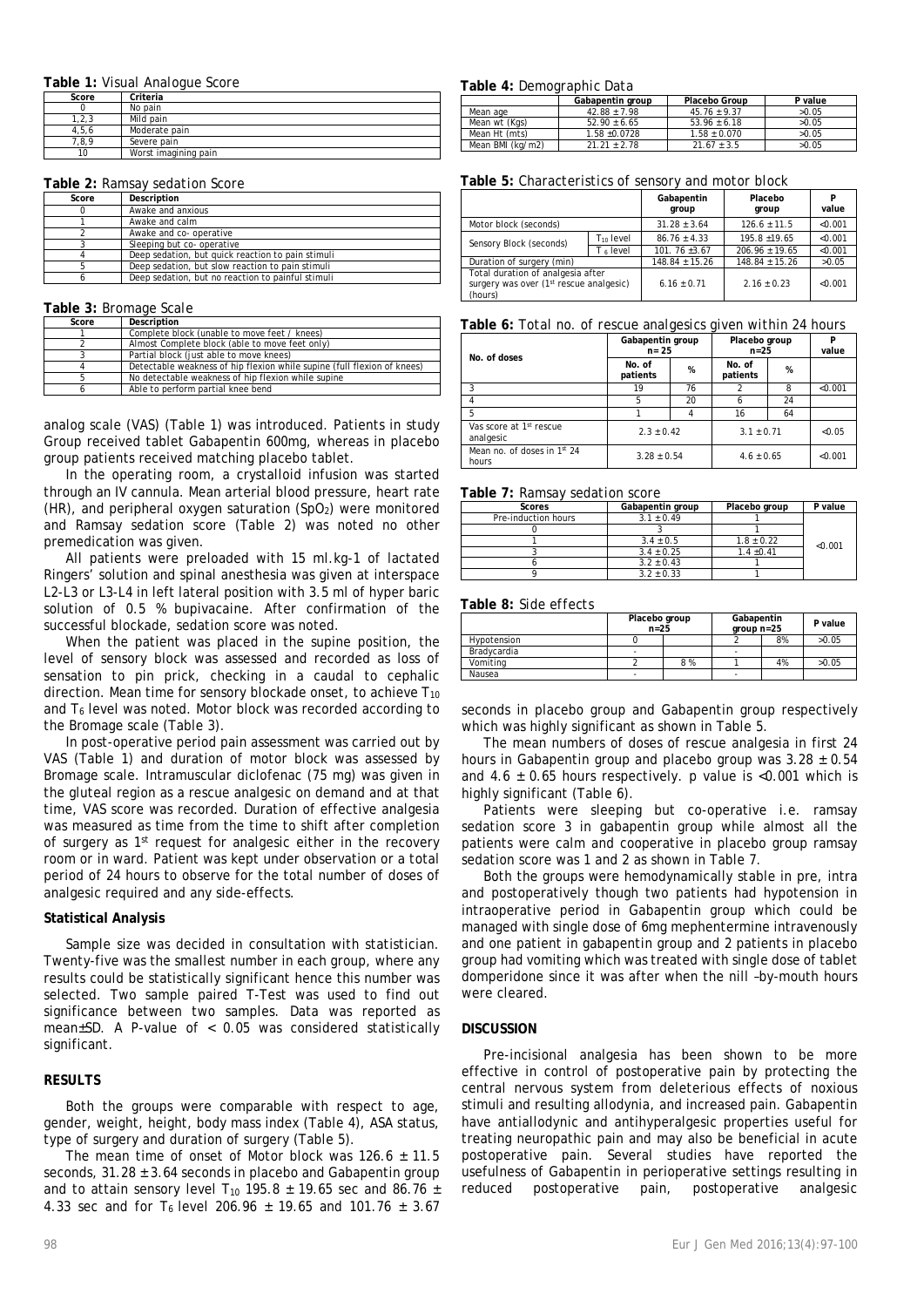requirement, side effects, prolongation of analgesia, and higher patient satisfaction (8, 13-15).

In our study we have demonstrated that 600 mg of Gabapentin taken 2 hours before total abdominal hysterectomy surgery resulted in faster onset of motor and sensory block, longer duration of analgesia, substantial reduction in postoperative pain and the rescue analgesics and patients remained in Sleeping but co-operative state (Ramsay sedation score3) and that Gabapentin group was not associated with side effects when compared with placebo.

The pre-emptive administration of gabapentin approximately two hours before surgery appears optimal in order to attain maximal plasma concentrations at the time of surgical stimuli. In animal models of nociception, gabapentin reduces hypersensitivity associated with nerve injury, inflammation, and pain after surgery (16-18).

Mechanical hyperalgesia surrounding the wound in postoperative patients, and experimental, heat-induced secondary hyperalgesia share a common mechanism — central neuronal sensitization - that may contribute to some aspects of postoperative pain.

Antihyperalgesic drugs such as gabapentin may have a role in postoperative pain (19). It has also been demonstrated that a 600mg single dose of gabapentin enhanced the effect of morphine, but side effects appeared in approximately 40% of volunteers when these drugs were used concomitantly (10).

In another study, gabapentin was shown to reduce the requirement of fentanyl (20), tramadol (21) for postoperative

# **REFERENCES**

- 1. Kissin I. Preemptive analgesia. Anesthesiology. 2000;93:1138-43.
- 2. Wilder-Smith OH. Pre-emptive analgesia and surgical pain. Prog Brain Res. 2000;129:505-24.
- 3. Chiaretti A, Viola L, Pietrini D, et al. Preemptive analgesia with tramadol and fentanyl in pediatric neurosurgery. Childs Nerv Syst. 2000;16:93-9.
- 4. Fassoulaki A, Patris K, Sarantopoulos C, Hogan Q. The analgesic effect of gabapentin and mexilentine after breast surgery for cancer. Anesth Analg. 2002;95:985-91.
- 5. Dickenson A. Neurophysiology of opioid poorly responsive pain. Cancer Surv. 1994;21:5-16.
- 6. Fishman S, Borsook D. Opioids in pain management. In: Benzon H, Raja S, Molloy RE, Strichartz G, eds. Essentials of pain medicine and regional anesthesia. New York: Churchill Living-stone. 1999.p.51-4.
- 7. Feng Y, Cui M, Willis WD. Gabapentin markedly reduces acetic acid-induced visceral nociception. Anesthesiology. 2003;98:729-33.
- 8. Tiippana EM, Hamunen K, Kontinen VK, Kalso E. Do surgical patients benefit from perioperative gabapentin/pregabalin? A Systematic Review of Efficacy and Safety. Anesth Analg. 2007;104:1545-56.
- 9. Shimoyama M, Shimoyama N, Inturrisi CE, Elliott KJ. Gabapentin enhances the antinociceptive effects of spinal morphine in the rat tail-flick test. Pain. 1997;72:375-82.
- 10. Eckhardt K, Ammon S, Hofman U, et al. Gabapentin enhances the analgesic effect of morphine in healthy volunteers. Anesth Analg. 2000;91:185-91.
- 11. Caraceni A, Zecca E, Martini C, De Conno F. Gabapentin as an adjuvant to opioid analgesia for neuropathic cancer pain. J Pain Symptom Manage. 1999;17:441-5.

pain relief in patients. It also reduced the number of postoperative epidural bolus requirement and postoperative pain in patients undergoing total abdominal hysterectomy under combined spinal epidural anesthesia (22) and it also prolonged post spinal analgesia  $8.98 \pm 5.38$  hours in Gabapentin group whereas  $14.17 \pm 6.67$  hours in pregabalin group (highly significant) as in study by Saraswat and Arora (23) and in other study by Bafna and Krishnamoorthy (24) post spinal analgesia was  $535 \pm 32.86$  min in pregabalin group and  $302 \pm 24.26$  min in gabapentin group in comparison to control group  $151.83 \pm 16.21$ min which was again highly significant.

Gabapentin is usually well tolerated. and has few side effects and minor interactions with other drugs when used for the treatment of chronic pain (20) but we did not observe any significant side effects associated with a single oral dose of Gabapentin which are comparable with other studies (20-24).

# **CONCLUSIONS**

Based upon the findings of this study, we suggest that single oral dose of gabapentin 600 mg is effective for early onset of sensory and motor block. It prolongs the analgesia and reduces postoperative pain and rescue analgesic requirement without altering the intraoperative hemodynamics. It also calms and sedates the patient makes them cooperative and non-anxious which can be taken as contributory factor for the postoperative recovery.

- 12. Dirks J, Fredensborg BB, Christensen D, et al. A randomized study of the effects of single dose gabapentin versus placebo on postoperative pain and morphine consumption after mastectomy. Anesthesiology. 2002;97:560-4.
- 13. Rorarius MGF, Mennander S, Suominen P, Rintala S, Puura A, Pirhonen R, Salmelin R, Haanpää M, Kujansuu E and Yli-Hankala A. Gabapentin for the prevention of postoperative pain after vaginal hysterectomy. Pain. 2004;110:175-181.
- 14. Al-Mujadi H, A-Refai AR, Katzarov MG, Dehrab NA, Batra YK, Al-Qattan AR. Preemptive Gabapentin reduces postoperative pain and opioid demand following thyroid surgery. Canadian Journal of Anesthesia. 2006:53:268- 273.
- 15. Turan A, Kaya G, Karamanlioglu B, Pamukcu Z, Apfel CC. Effect of oral gabapentin on postoperative epidural analgesia. British Journal of Anaesthesia. 2006;96:242- 6.
- 16. Cheong JK, Pan HL, Eisenach JC. Antiallodynic effect of intrathecal gabapentin and its interaction with clonidine in a rat model of postoperative pain. Anesthesiology. 2000;92:1126-31.
- 17. Field MJ, Holloman EF, McCleary S, et al. Evaluation of gabapentin and S-(\_)-3-isobutylgaba in a rat model of postoperative pain. J Pharmacol Exp Ther. 1997;282:1242-6.
- 18. Dirks J, Petersen KL, Rowbotham MC, Dahl JB. Gabapentin suppresses cutaneous hyperalgesia following heat/capsaicin sensitization. Anesthesiology. 2002;97:102-6.
- 19. Dirks J, Moiniche S, Hilsted KL, Dahl JB. Mechanisms of postoperative pain: clinical indications for a contribution of central neuronal sensitization. Anesthesiology. 2002;97:1591-6.